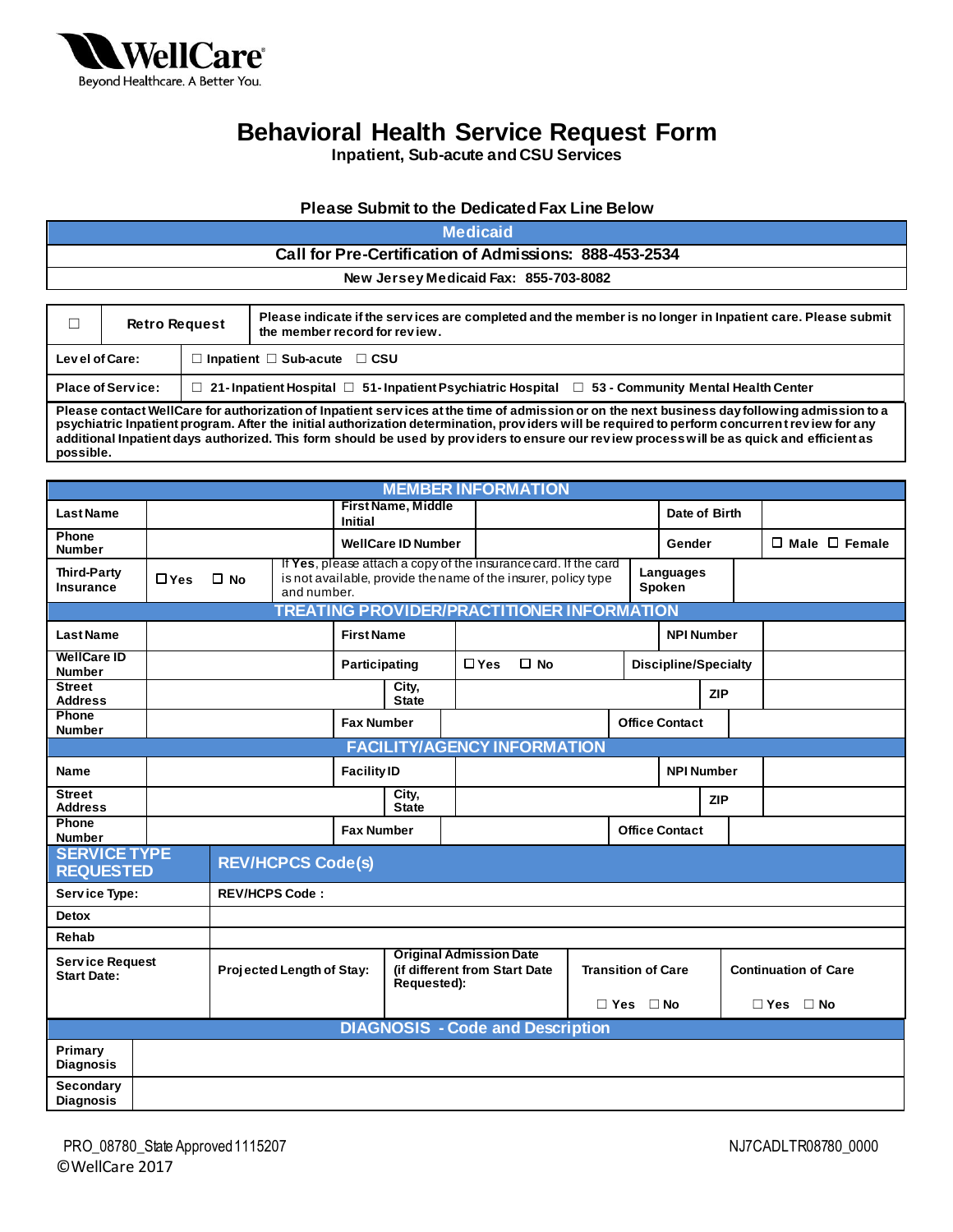

**Inpatient, Sub-acute and CSU Services**

| Medical<br><b>Diagnosis</b>                                                |               |                                                                                       |                                                                                                                                                                        |                                               |                              |                                    |  |
|----------------------------------------------------------------------------|---------------|---------------------------------------------------------------------------------------|------------------------------------------------------------------------------------------------------------------------------------------------------------------------|-----------------------------------------------|------------------------------|------------------------------------|--|
| Are services requested court ordered? $\Box$ Yes $\Box$ No                 |               |                                                                                       | If yes, please submit a copy of the court order and all supporting documentation.                                                                                      |                                               |                              |                                    |  |
|                                                                            |               |                                                                                       | <b>REASON FOR ADMISSION</b>                                                                                                                                            |                                               |                              |                                    |  |
| Presenting problem to be addressed by treatment plan:                      |               |                                                                                       |                                                                                                                                                                        |                                               |                              |                                    |  |
|                                                                            |               |                                                                                       |                                                                                                                                                                        |                                               |                              |                                    |  |
|                                                                            |               |                                                                                       |                                                                                                                                                                        |                                               |                              |                                    |  |
| Date problem began                                                         |               | <b>Duration</b>                                                                       |                                                                                                                                                                        | Is member under the<br>care of a psychiatrist |                              | $\Box$ Yes $\Box$ No               |  |
| Is member currently inpatient                                              |               | $\Box$ Yes $\Box$ No                                                                  | If yes, what is the current length of stay?                                                                                                                            |                                               |                              |                                    |  |
| Is member currently receiving Outpatient services?<br>$\Box$ Yes $\Box$ No |               |                                                                                       |                                                                                                                                                                        |                                               |                              |                                    |  |
| If yes:                                                                    |               | Name of Provider / Facility                                                           | <b>Dates</b>                                                                                                                                                           |                                               |                              | <b>Compliant</b>                   |  |
|                                                                            |               |                                                                                       |                                                                                                                                                                        |                                               | □ Yes                        | $\Box$ No                          |  |
|                                                                            |               |                                                                                       |                                                                                                                                                                        |                                               | □ Yes                        | $\Box$ No                          |  |
|                                                                            |               |                                                                                       |                                                                                                                                                                        |                                               | □ Yes                        | $\Box$ No                          |  |
| $\Box$                                                                     |               | and I will update their PCP quarterly.                                                | I acknow ledge that I am required to send a report of the member's admission to inpatient services to their PCP,                                                       |                                               |                              |                                    |  |
|                                                                            |               |                                                                                       | <b>CURRENT RISK</b><br>Risk level scale: 0 = none; 1 = mild, ideation only; 2 = moderate, ideation with either a plan or history of attempts; 3 = severe, ideation AND |                                               |                              |                                    |  |
| plan, with either intent or means.                                         |               |                                                                                       |                                                                                                                                                                        |                                               |                              |                                    |  |
|                                                                            |               | Check the risk level for each category and check all boxes that apply.                |                                                                                                                                                                        |                                               |                              |                                    |  |
| Risk to self (SI)                                                          |               | $\Box$ 0<br>$\square$ 1<br>$\Box$ 2 $\Box$ 3                                          | $\Box$<br>With<br>ideation $\Box$ intent                                                                                                                               | □<br>plan                                     | □<br>means                   |                                    |  |
| <b>Risk to others (HI)</b><br><b>Current serious attempt or</b>            |               | $\Box$ 2 $\Box$ 3<br>$\Box$ 0<br>$\square$ 1<br>$\Box$ Yes<br>$\Box$ No               | With<br>$\Box$ ideation $\Box$ intent                                                                                                                                  | $\Box$ plan                                   | $\Box$<br>means              |                                    |  |
| non-suicidal self-injury:                                                  |               | (If yes, describe below)                                                              | Check: $\Box$ SI<br>$\Box$ HI                                                                                                                                          |                                               | Date of most recent attempt: |                                    |  |
| If checked yes above, please describe:                                     |               |                                                                                       |                                                                                                                                                                        |                                               |                              |                                    |  |
| <b>Prior serious attempt</b><br>or nonsuicidal<br>self-injury:             | $\square$ Yes | $\Box$ No<br>(If yes, describe below)                                                 | Check: $\Box$ SI<br>$\square$ HI                                                                                                                                       |                                               | Date of attempt:             |                                    |  |
| If checked yes above, please describe:                                     |               |                                                                                       |                                                                                                                                                                        |                                               |                              |                                    |  |
|                                                                            |               |                                                                                       | <b>CURRENT IMPAIRMENTS</b>                                                                                                                                             |                                               |                              |                                    |  |
|                                                                            |               | Scale: $0 = none$ ; $1 = mild$ ; $2 = moderate$ ; $3 = severe$ ; $N/A = not assessed$ |                                                                                                                                                                        |                                               |                              |                                    |  |
|                                                                            |               |                                                                                       | Check the impairment level for each category and please provide brief description of any severe (3) impairments.                                                       |                                               |                              |                                    |  |
| Mood Disturbance (depression, mania):                                      |               |                                                                                       |                                                                                                                                                                        |                                               | $\square$ 1<br>$\Box$ 0      | $\Box$ 3 $\Box$ N/A<br>$\square$ 2 |  |
| Anxiety:                                                                   |               |                                                                                       |                                                                                                                                                                        |                                               | $\Box$ 0<br>$\square$ 1      | $\Box$ 3 $\Box$ N/A<br>$\Box$ 2    |  |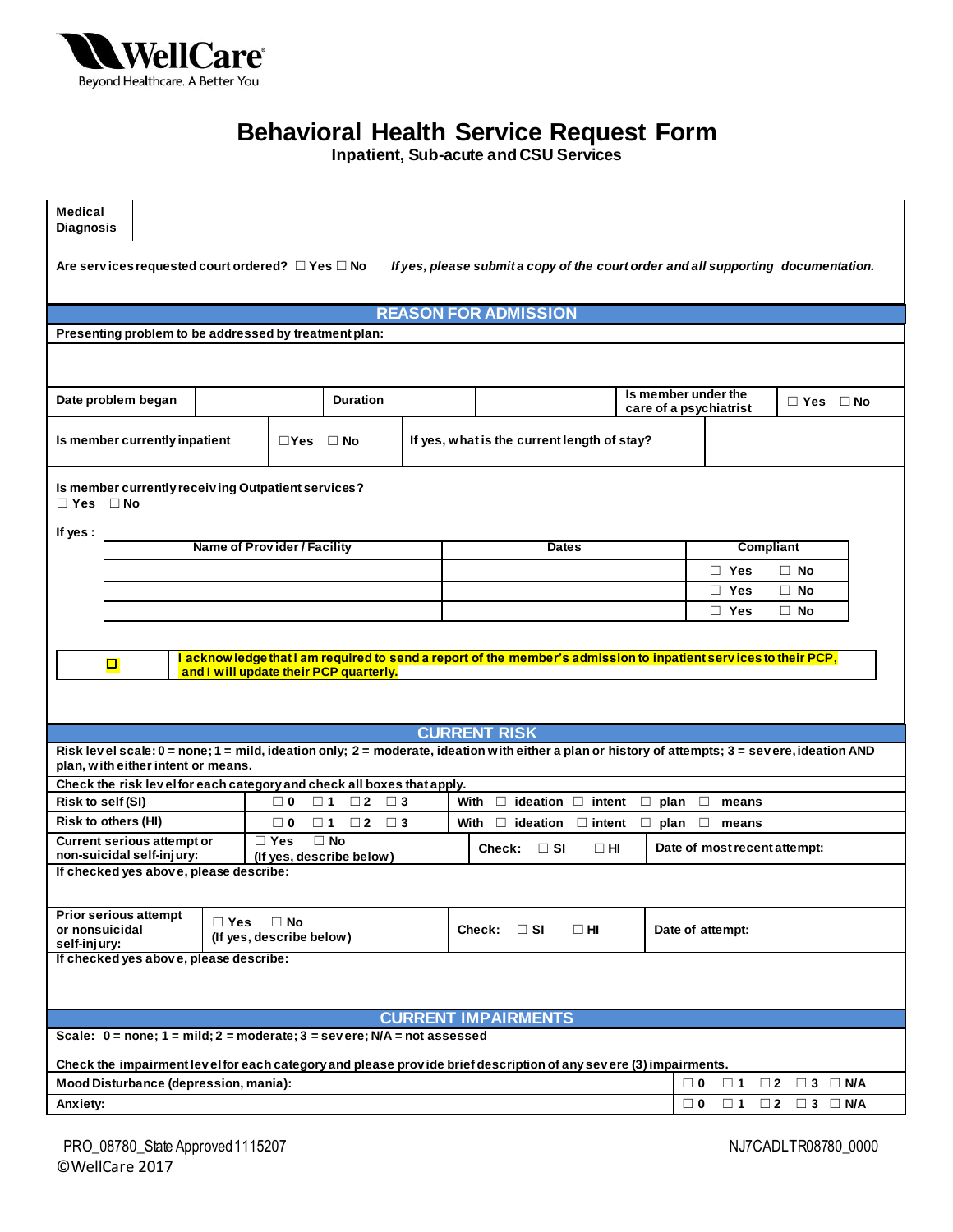

**Inpatient, Sub-acute and CSU Services**

| Psychosis                                                                                         |                                   | $\Box$ 0<br>$\square$ 1<br>$\square$ 2<br>$\Box$ 3 $\Box$ N/A             |
|---------------------------------------------------------------------------------------------------|-----------------------------------|---------------------------------------------------------------------------|
| Thinking/cognition/memory                                                                         |                                   | $\square$ 1<br>$\Box$ 3<br>$\Box$ N/A<br>$\square$ 0<br>$\square$ 2       |
| Impulsive/recklessness/aggressive                                                                 |                                   | $\Box$ 3<br>$\Box$ N/A<br>$\square$ 0<br>$\square$ 1<br>$\square$ 2       |
| Activities of daily living                                                                        |                                   | $\Box$ 3 $\Box$ N/A<br>$\Box$ 0<br>$\square$ 1<br>$\square$ 2             |
| Weight change associated with behavioral health diagnosis $\Box$ gain $\Box$ loss<br>three months |                                   | Ibs in past<br>$\Box$ 0<br>$\square$ 1<br>$\Box$ 2<br>$\Box$ 3 $\Box$ N/A |
| Medical/physical conditions                                                                       |                                   | $\square$ 3<br>$\square$ 0<br>$\square$ 1<br>$\square$ 2<br>$\Box$ N/A    |
| Substance abuse/dependence                                                                        |                                   | $\Box$ 0<br>$\square$ 1<br>$\square$ 2<br>$\Box$ 3<br>$\Box$ N/A          |
| Job/school performance                                                                            |                                   | $\square$ 1<br>$\square$ 2<br>$\Box$ 3<br>$\Box$ N/A<br>$\Box$ 0          |
| Social/marital/family problems                                                                    |                                   | $\Box$ N/A<br>$\square$ 0<br>$\square$ 1<br>$\square$ 2<br>$\Box$ 3       |
| Legal                                                                                             |                                   | $\Box$ 0<br>$\square$ 1<br>$\square$ 2<br>$\Box$ 3<br>$\Box$ N/A          |
| <b>Stressors</b>                                                                                  |                                   | $\square$ 0<br>$\square$ 2<br>$\square$ 3<br>$\Box$ N/A<br>$\square$ 1    |
| Orientation/alertness/awareness                                                                   |                                   | $\Box$ 3 $\Box$ N/A<br>$\square$ 0<br>$\square$ 1<br>$\Box$ 2             |
|                                                                                                   | <b>CURRENT/PREVIOUS TREATMENT</b> |                                                                           |
| Is a psychiatrist involved in the member's care? $\Box$ Yes $\Box$ No                             |                                   |                                                                           |
| If yes, when was the member last seen and what services are being rendered?                       |                                   |                                                                           |
| History of hospitalization in the past year? $\Box$ Yes $\Box$ No                                 |                                   |                                                                           |
| <b>Name of Facility</b>                                                                           |                                   | <b>Dates</b>                                                              |
|                                                                                                   |                                   |                                                                           |
|                                                                                                   |                                   |                                                                           |
|                                                                                                   |                                   |                                                                           |
|                                                                                                   |                                   |                                                                           |
| Is a therapist currently involved in the members care? $\Box$ Yes                                 | $\square$ No                      |                                                                           |
|                                                                                                   |                                   |                                                                           |
| <b>Name of Current Provider/Facility</b>                                                          | <b>Dates</b>                      | Compliant                                                                 |
|                                                                                                   |                                   | $\Box$ Yes<br>$\Box$ No<br>П<br><b>Yes</b><br><b>No</b><br>П              |
|                                                                                                   |                                   | $\Box$ Yes<br>$\Box$ No                                                   |
|                                                                                                   |                                   |                                                                           |
| Please list any other treatment received over the past two years:                                 |                                   |                                                                           |
| <b>Name of Provider/Facility</b>                                                                  | <b>Dates</b>                      | Compliant                                                                 |
|                                                                                                   |                                   | $\Box$ Yes<br>$\Box$ No                                                   |
|                                                                                                   |                                   | $\Box$ Yes<br>$\Box$ No                                                   |
|                                                                                                   |                                   | $\Box$ Yes<br>$\Box$ No                                                   |
|                                                                                                   |                                   | $\Box$ Yes<br>$\Box$ No                                                   |
|                                                                                                   |                                   | $\Box$ Yes<br>$\Box$ No                                                   |
|                                                                                                   |                                   | $\Box$ Yes<br>$\Box$ No                                                   |
|                                                                                                   |                                   |                                                                           |
| <b>CURRENT MEDICATIONS (Psychotropic and Medical)</b>                                             |                                   |                                                                           |